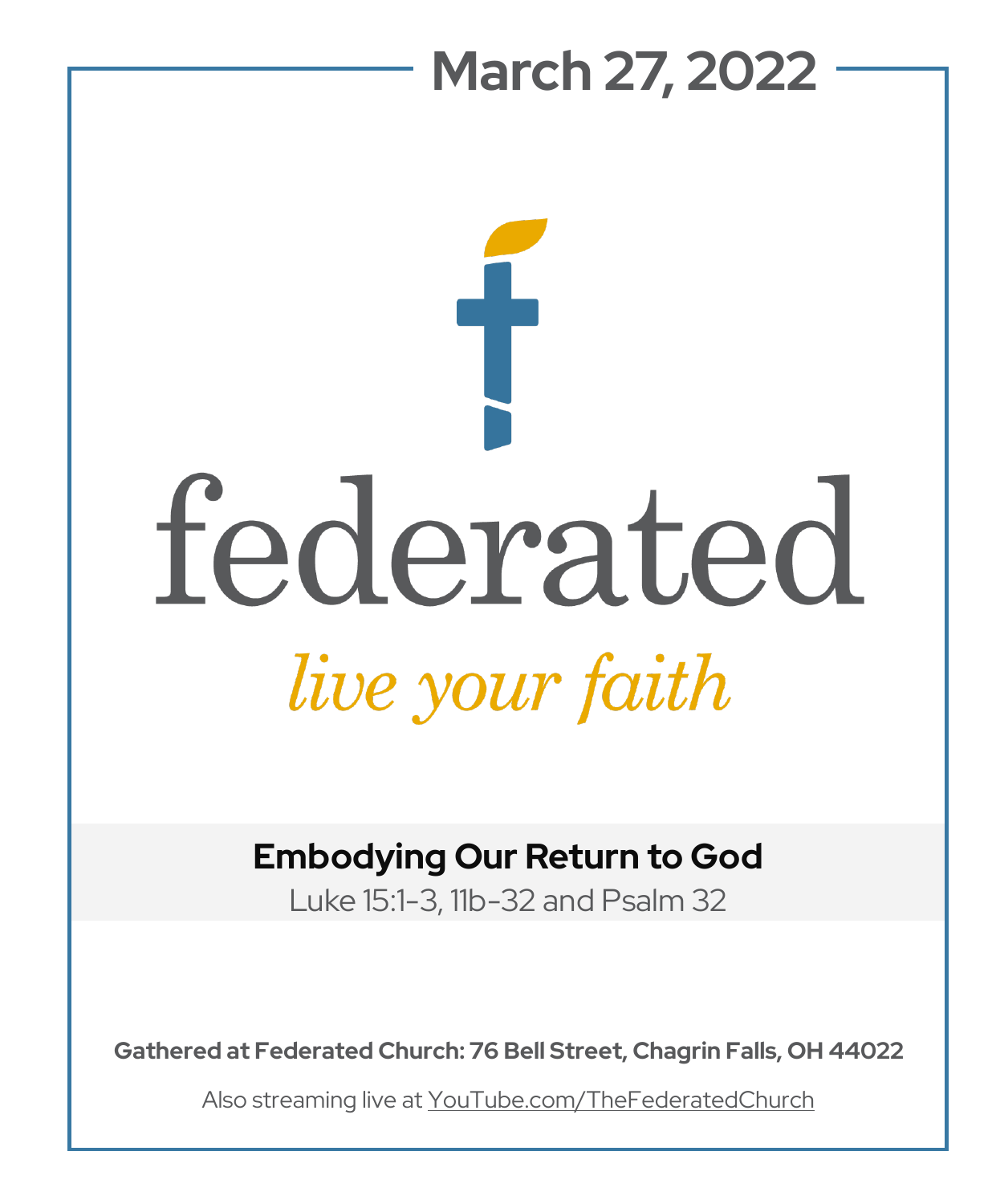

| <b>March 27, 2022</b>                                                                                                                                                                                                                                                                                                                                                                   | <b>4th Sunday of Lent</b>                                                                                                                                                                                                                                                                                                                                                                                                                                 | <b>10 AM</b>               |
|-----------------------------------------------------------------------------------------------------------------------------------------------------------------------------------------------------------------------------------------------------------------------------------------------------------------------------------------------------------------------------------------|-----------------------------------------------------------------------------------------------------------------------------------------------------------------------------------------------------------------------------------------------------------------------------------------------------------------------------------------------------------------------------------------------------------------------------------------------------------|----------------------------|
|                                                                                                                                                                                                                                                                                                                                                                                         | Chimes indicate the service is starting, and silence is appreciated to prepare for worship.                                                                                                                                                                                                                                                                                                                                                               |                            |
| <b>Prelude</b>                                                                                                                                                                                                                                                                                                                                                                          | Church (Take Me Back) (Cochran and Co.)                                                                                                                                                                                                                                                                                                                                                                                                                   | <b>RISE to Shine Band</b>  |
| <b>Welcome and Announcements</b>                                                                                                                                                                                                                                                                                                                                                        |                                                                                                                                                                                                                                                                                                                                                                                                                                                           | Rev. Hamilton Throckmorton |
| ****                                                                                                                                                                                                                                                                                                                                                                                    |                                                                                                                                                                                                                                                                                                                                                                                                                                                           |                            |
| <b>Introit</b>                                                                                                                                                                                                                                                                                                                                                                          | Prodigal (Sidewalk Prophets)                                                                                                                                                                                                                                                                                                                                                                                                                              | <b>RISE to Shine Band</b>  |
| * Call to Worship (responsive)<br>Kelly Kimball<br>One: Happy are those who experience the grace of God,<br>All: who find forgiveness and mercy from the Holy One.<br>One: Happy are those who experience the steadfast love of God,<br>All: who find peace even in times of trial.<br>One: Happy are those who experience rest in God,<br>All: who find sabbath to renew their spirit. |                                                                                                                                                                                                                                                                                                                                                                                                                                                           |                            |
| <b>Passing of Christ's Peace</b>                                                                                                                                                                                                                                                                                                                                                        |                                                                                                                                                                                                                                                                                                                                                                                                                                                           | Kelly Kimball              |
| *<br>Hymn                                                                                                                                                                                                                                                                                                                                                                               | O for a Thousand Tongues to Sing                                                                                                                                                                                                                                                                                                                                                                                                                          | No. 5                      |
| <b>Prayer of Confession</b> (unison)<br>Forgive us, we pray.<br>Amen.                                                                                                                                                                                                                                                                                                                   | Gracious God, while we know that to "repent" means to "turn back,"<br>we are stubborn and have often refused<br>to turn back to you, to repent of our wrongdoings, to put you first.<br>But you have taught us, through your word, and through your Holy Child, Jesus,<br>that you are ready and willing to receive us with open arms.<br>No matter what. No matter when. No matter why.<br>And help us to know deeply the truth of your grace and mercy. | Kelly Kimball              |
| <b>Hymn</b>                                                                                                                                                                                                                                                                                                                                                                             | Kyrie Eleison (Lord, Have Mercy)                                                                                                                                                                                                                                                                                                                                                                                                                          | No. 298                    |
|                                                                                                                                                                                                                                                                                                                                                                                         |                                                                                                                                                                                                                                                                                                                                                                                                                                                           |                            |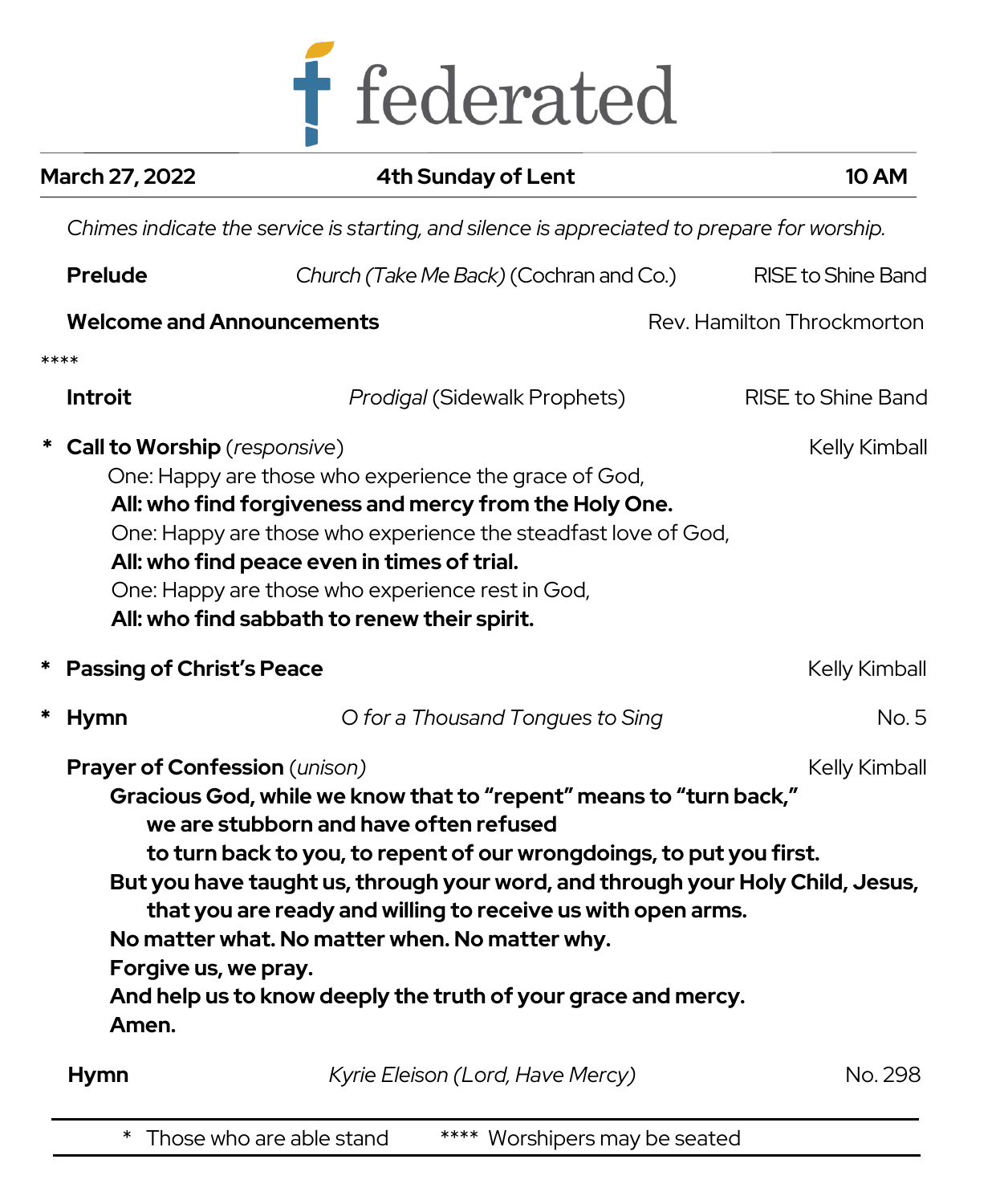### Assurance of Pardon **Assurance of Pardon Kelly Kimball**

|                                                                                                                                                                                                                                                                                                                                                                                                                                                                         |                                 | <b>Sacrament of Baptism for Jack Michael Herendeen</b><br>Parents: Jessica and Shane Herendeen<br>Godparents: Michael Lowe and Erin Wervey<br><b>Promises of the Congregation</b><br>We rejoice in God's empowering love, freely given to each and all.<br>We welcome you, Jack Michael, into the circle of love in Christ's church.<br>We praise God for the gifts for ministry that you bring to this community.<br>We promise to pray for you, to seek the depths of faith with you,<br>to support you, and to love you.<br>We covenant with you to love God with all our hearts, minds, souls,<br>and strength, and our neighbors as ourselves. | Rev. Throckmorton       |  |
|-------------------------------------------------------------------------------------------------------------------------------------------------------------------------------------------------------------------------------------------------------------------------------------------------------------------------------------------------------------------------------------------------------------------------------------------------------------------------|---------------------------------|-----------------------------------------------------------------------------------------------------------------------------------------------------------------------------------------------------------------------------------------------------------------------------------------------------------------------------------------------------------------------------------------------------------------------------------------------------------------------------------------------------------------------------------------------------------------------------------------------------------------------------------------------------|-------------------------|--|
|                                                                                                                                                                                                                                                                                                                                                                                                                                                                         | <b>Hymn</b>                     | Child of Blessing, Child of Promise                                                                                                                                                                                                                                                                                                                                                                                                                                                                                                                                                                                                                 | (See back)              |  |
| <b>Generosity Impact Moment</b>                                                                                                                                                                                                                                                                                                                                                                                                                                         |                                 |                                                                                                                                                                                                                                                                                                                                                                                                                                                                                                                                                                                                                                                     | Rev. Judy Bagley-Bonner |  |
|                                                                                                                                                                                                                                                                                                                                                                                                                                                                         | <b>Invitation to Generosity</b> |                                                                                                                                                                                                                                                                                                                                                                                                                                                                                                                                                                                                                                                     | Rev. Bagley-Bonner      |  |
|                                                                                                                                                                                                                                                                                                                                                                                                                                                                         | Anthem                          | Graves into Gardens (Elevation Worship)                                                                                                                                                                                                                                                                                                                                                                                                                                                                                                                                                                                                             | RISE to Shine Band      |  |
| Prayers of Thanksgiving and Fellowship of Prayer<br>Rev. Bagley-Bonner<br><b>Lord's Prayer</b><br>Our Father, who art in heaven, hallowed be thy name.<br>Thy kingdom come, thy will be done, on earth as it is in heaven.<br>Give us this day our daily bread.<br>And forgive us our sins, as we forgive those who sin against us.<br>And lead us not into temptation but deliver us from evil.<br>For thine is the kingdom and the power and the glory forever. Amen. |                                 |                                                                                                                                                                                                                                                                                                                                                                                                                                                                                                                                                                                                                                                     |                         |  |
| *                                                                                                                                                                                                                                                                                                                                                                                                                                                                       | <b>Hymn</b>                     | The Care the Eagle Gives Her Young                                                                                                                                                                                                                                                                                                                                                                                                                                                                                                                                                                                                                  | No. 76                  |  |
|                                                                                                                                                                                                                                                                                                                                                                                                                                                                         | <b>Scripture</b>                | Luke 15:1-3a, 11-32                                                                                                                                                                                                                                                                                                                                                                                                                                                                                                                                                                                                                                 | Rev. Throckmorton       |  |
|                                                                                                                                                                                                                                                                                                                                                                                                                                                                         | Sermon                          |                                                                                                                                                                                                                                                                                                                                                                                                                                                                                                                                                                                                                                                     | Rev. Throckmorton       |  |
| *                                                                                                                                                                                                                                                                                                                                                                                                                                                                       | <b>Hymn</b>                     | Amazing Grace!                                                                                                                                                                                                                                                                                                                                                                                                                                                                                                                                                                                                                                      | No. 546                 |  |

This Sanctuary is equipped with a **Hearing Loop system** that works with all **Telecoil-equipped hearing aids** to amplify sound with excellent clarity.